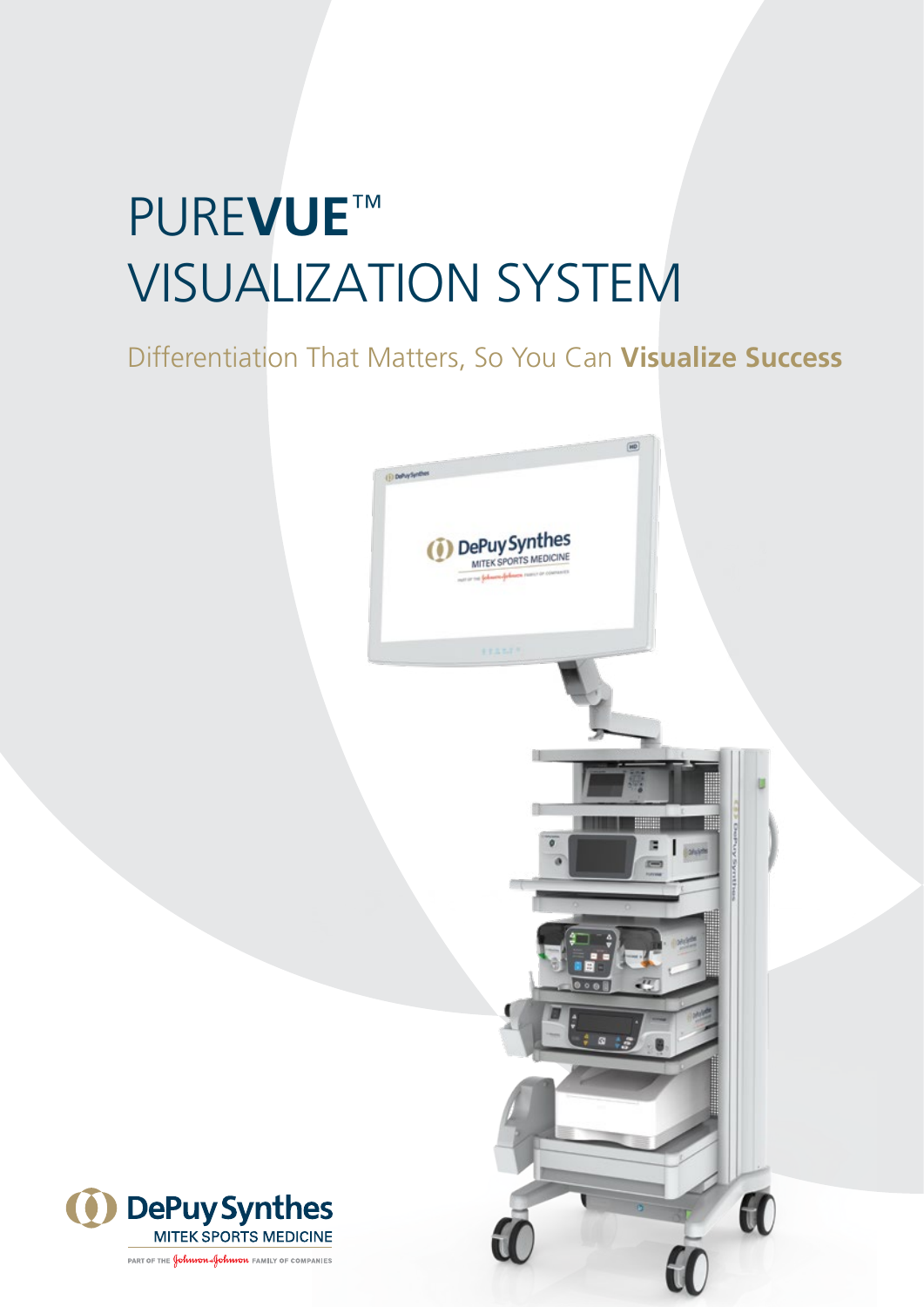# PURE**VUE**™ Visualization System

A compact, scalable surgical imaging system delivering excellent image quality, brilliant live video and comprehensive image management.



Y.



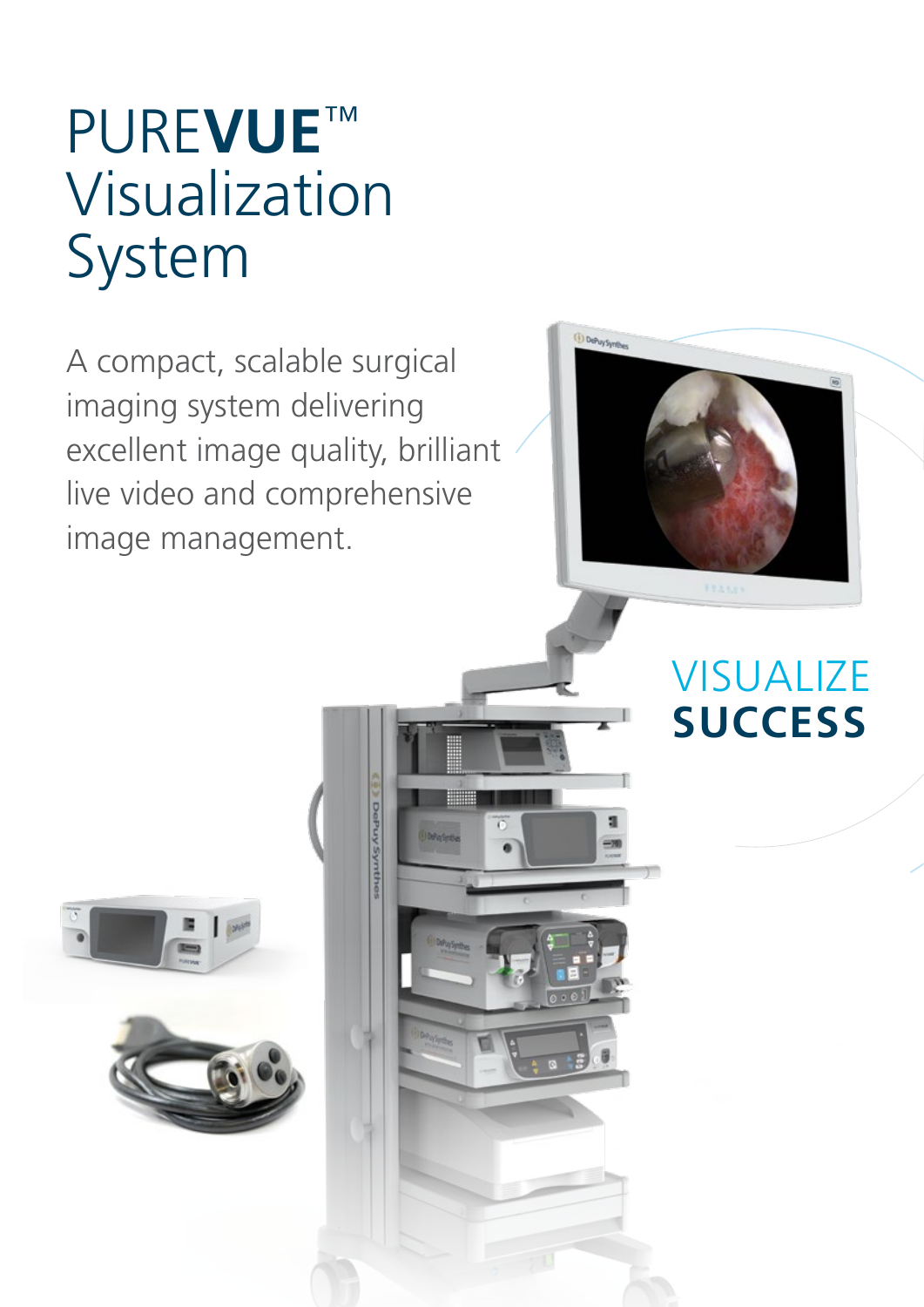## Excellent Image Quality

- Proprietary, purpose-built endoscopy camera sensor delivers real-time, native 1080P HD video images without upscaling, for a crystal clear view of what's happening, when it's happening
- Autoclavable camera featuring full HD CMOS technology designed exclusively for endoscopy
- Ergonomic and intuitive design with responsive tactile buttons
- High quality display options, from Value HD to 4K
- In-joint visibility enhanced when used in combination with our VAPR VUE® Radiofrequency System and FMS VUE™ Fluid Management and Tissue Debridement System



(1) DePuy Synthes

෬

<sup>(1)</sup> DePuy Synthes

- Comprehensive, easy-to-set-up Image and Case Management
- Access and control remotely via secure mobile app
- Aids post-op surgeon-to-patient communication
- Integration to facility record archives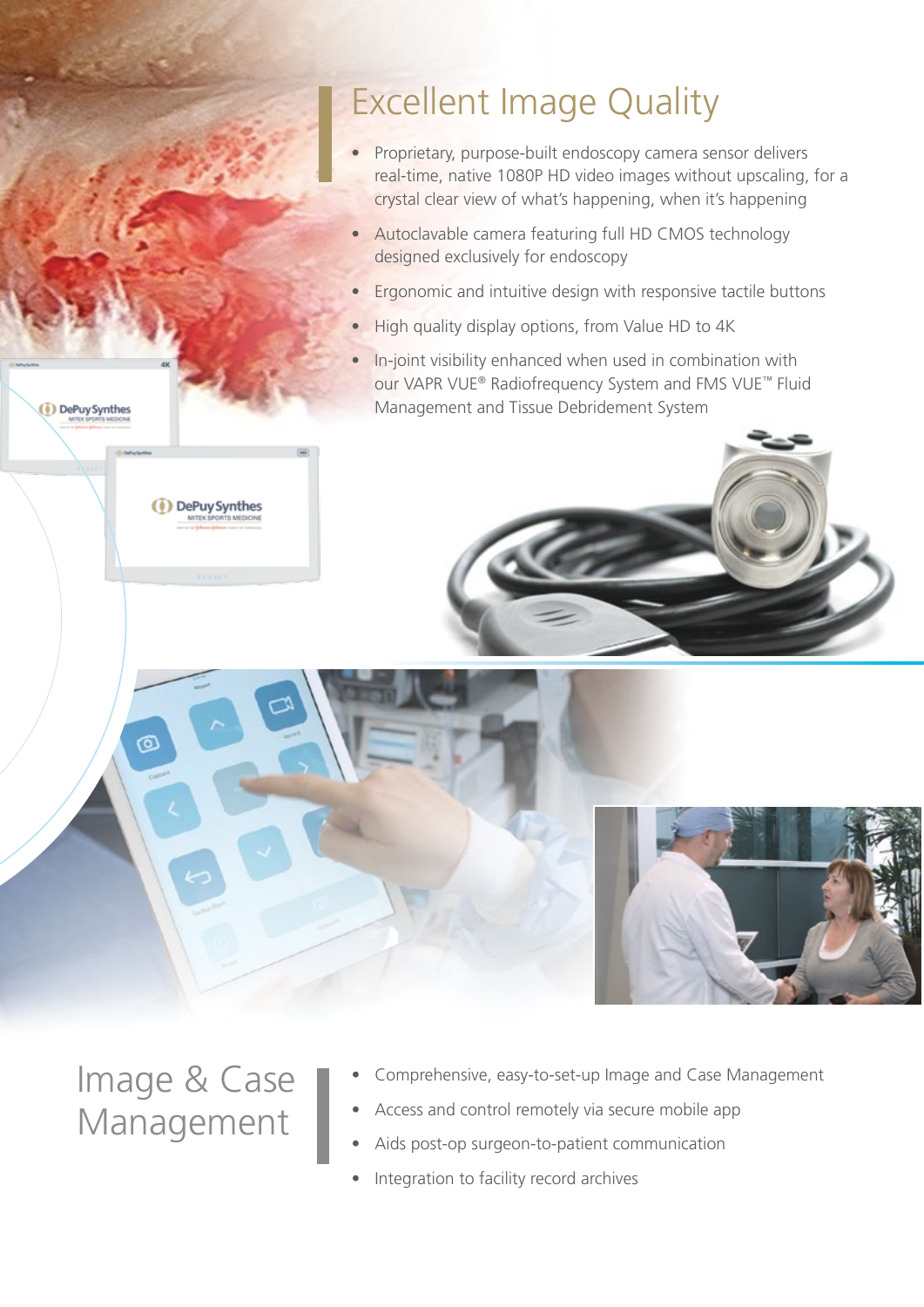

• Ease of use and reduced footprint with the camera control, light source and local image management merged into one unit

**PUREVUE** 

- Intuitive user interface with streamlined menu structure
- Fast picture capture display, for confidence you got the shot you want without delay
- Built-in forward compatibility with future software and hardware
- Flexible configurations to meet facility needs now and into the future

## Worry Free Ownership

- Full range of optical accessories to meet your needs
- Comprehensive service and repair offerings
- Part of the **DePuy Synthes VUE™ Arthroscopic Equipment Solutions** portfolio









FMS VUE™ Fluid Management and Tissue Debridement System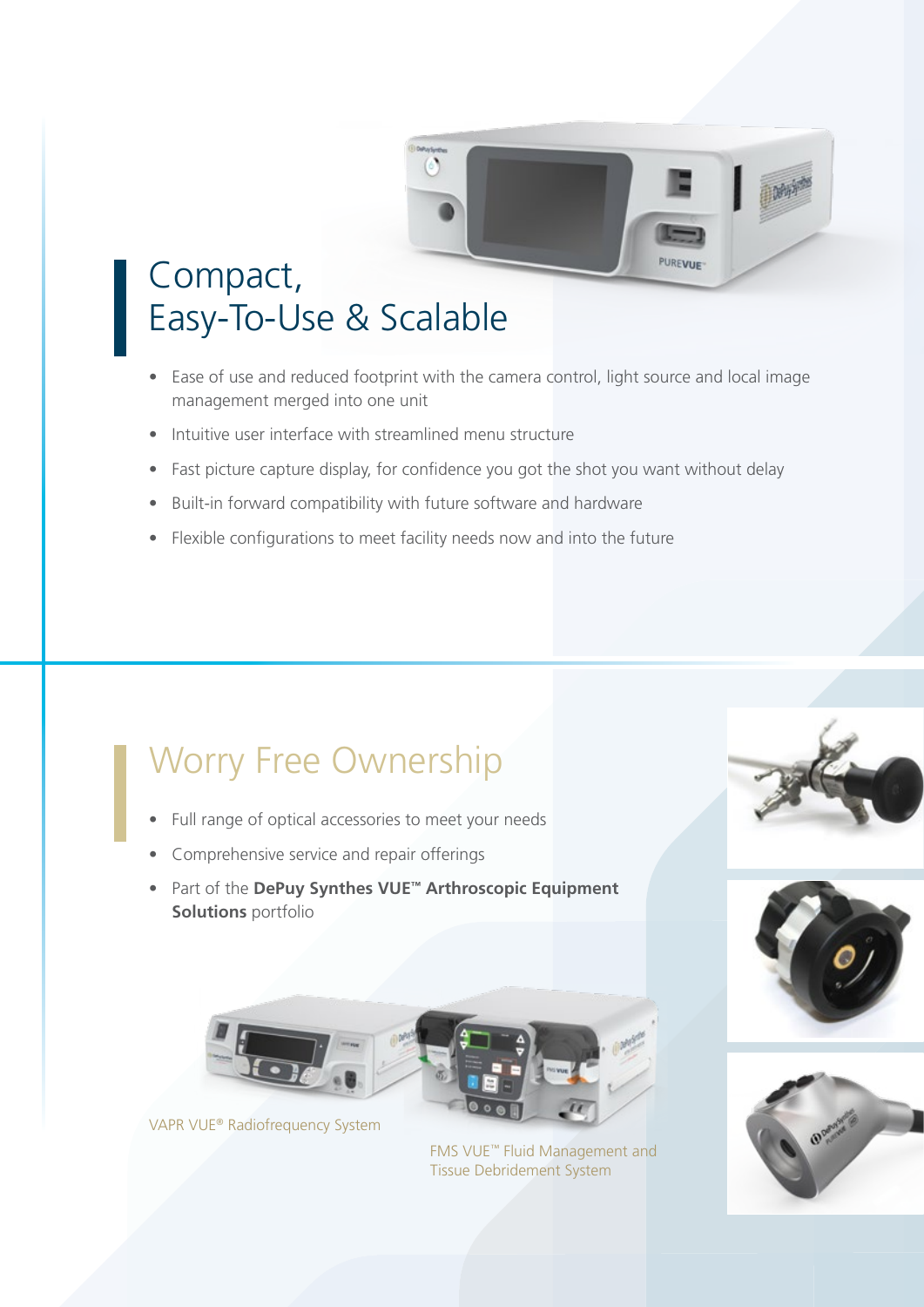#### **EXCELLENT IMAGE QUALITY**

Crystal clear, real-time video



#### **COMPACT, EASY-TO-USE & SCALABLE**

Small footprint, streamlined interface, forward compatibility

#### **COMPREHENSIVE IMAGE & CASE MANAGEMENT**

Robust, yet simple and intuitive

### **WORRY FREE OWNERSHIP**

Delivering accessory breadth and peace of mind